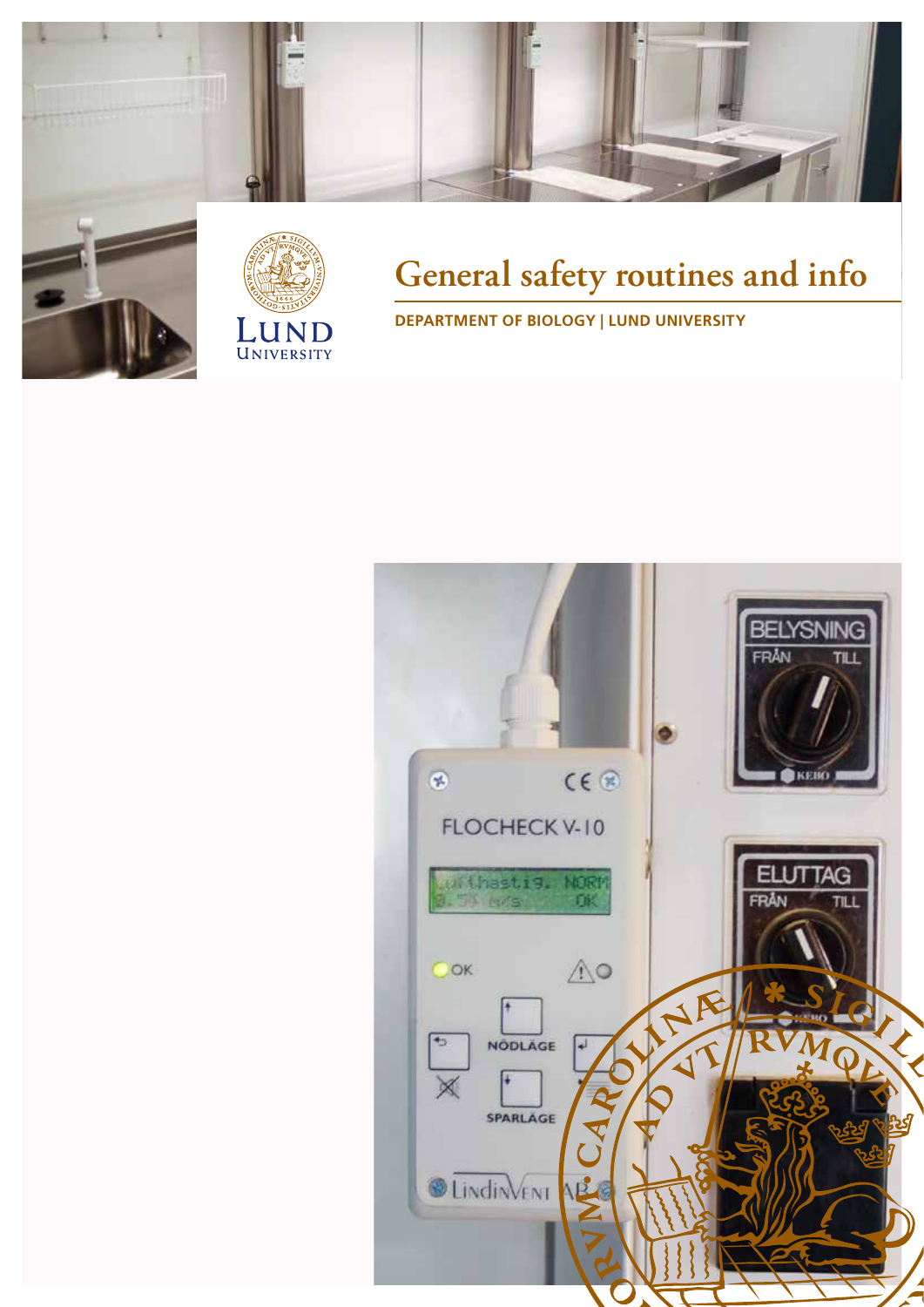# Table of contents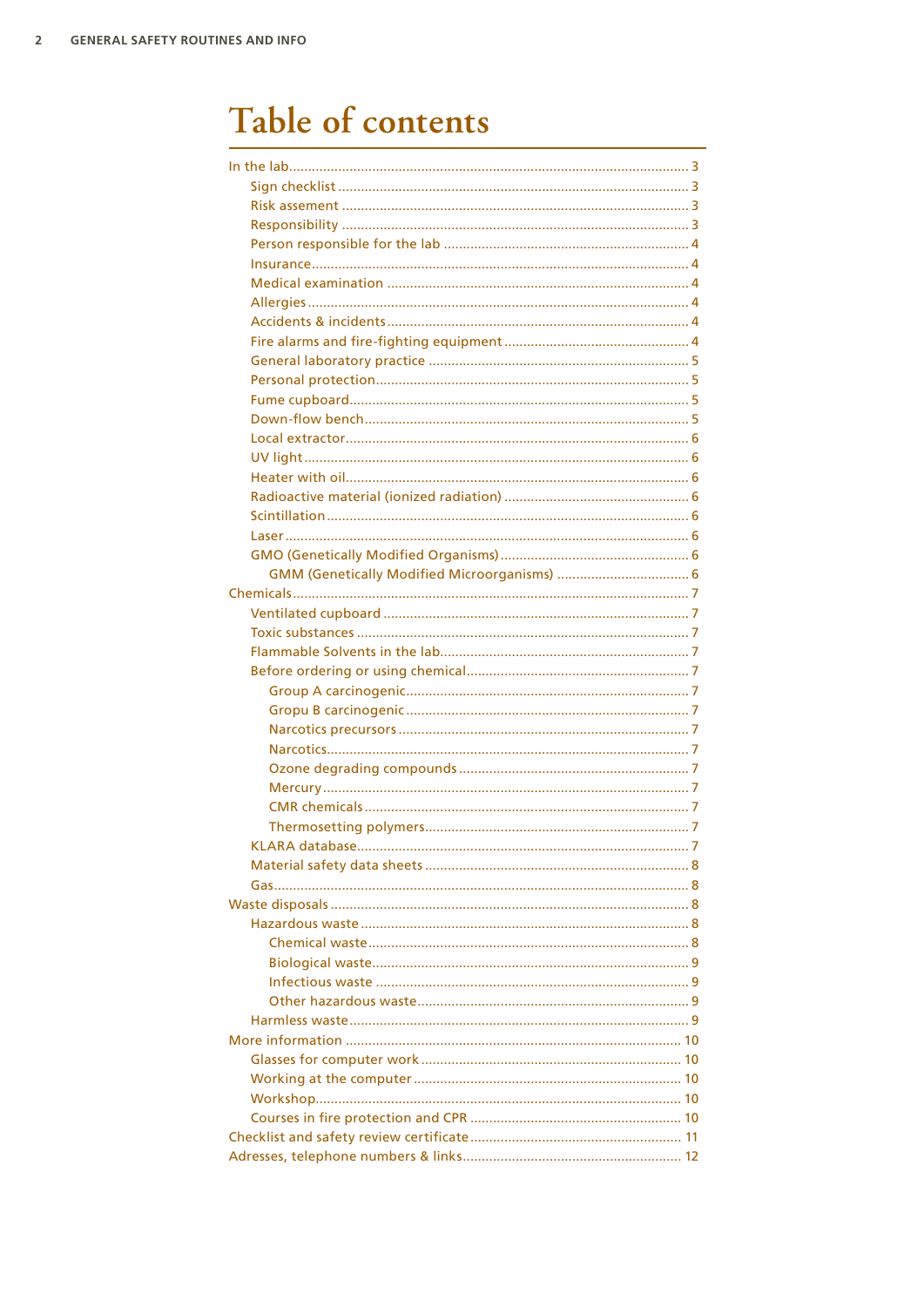

This manual is primarily intended for people who will work in our labs, but it also covers general safety at the department. It is in English only, but some Swedish terms are added in brackets: [på svenska].

The manual tries to cover the whole department, but some local info can be found in the different units and houses. Check with the lab manager or check in your local lab security/safety manual.

If you are new in a lab you should get an introduction by the local lab manager to the lab facilities, and get a lab safety course. These courses are given at the department level, locally with your unit or by your research group.

All units have health and safety representatives [skyddsombud] and KLARA operators [KLARA-inventerare] who can help with the working environment and chemicals.

To keep track of all rules and permits concerning work environment and health there is a working committee at the department, called *HMS-AU*, consisting of lab managers, health and safety representatives, and others from the different units. There is also a *HMSkommitté* for more general discussions. [HMS; Hälsa – Miljö – Säkerhet means Health – Environment – Security].

The department keeps a list of all the laws issued by different government authorities to be able to follow all these laws and regulations issued at provincal, national and EU level.

# **In the lab**

#### **SIGN CHECKLIST**

After participating in a lab safety course, there is a checklist to sign, including the different subjects concerning lab safety and general safety rules at the department. The checklist can be found as the last page in this manual.

Check the appropriate subjects, sign it and give it to the course leader.

#### **RISK ASSESSMENT**

For specific lab work you must read the risk assessment protocol that pertains to that work. Extra care should be taken when the specific lab work includes hazardous chemicals (listed as CMR, PRIO, toxic compounds, etc.). Go through the protocol in the risk assessment carefully and choose the correct type of gloves, goggles, lab coat, etc. If there is no risk assessment done you have to do a new one, using the KLARA risk assessment tool. You can choose English or Swedish. Get help with this by your supervisor, lab manager or KLARA operator. The new risk assessment has to be signed by the head of the unit, or sub-unit.

All of this has to be done **before** you start the lab work.

For field work there is a special risk assessment checklist available for downloading at the department working environment web page [www.biology.lu.se/internal/employment/](http://www.biology.lu.se/internal/employment/work-environment) [work-environment.](http://www.biology.lu.se/internal/employment/work-environment) This must also be filled in and signed and given to the appropriate supervisor or head of unit.

Special risk assessments have to be done by pregnant and breast-feeding women together with the head of unit and the health and safety representative. The head of unit has a protocol for this. These protocols and assessments are kept private, so don't hesitate to contact the head of unit about this.

# **RESPONSIBILITY**

The person who has the general responsibility for safety at the whole department is the Head of the Department [prefekt Christer Löfstedt].

Heads of units and some sub-units have been delegated the responsibility for the working environment by the Head of the Department. Check who that is for your unit.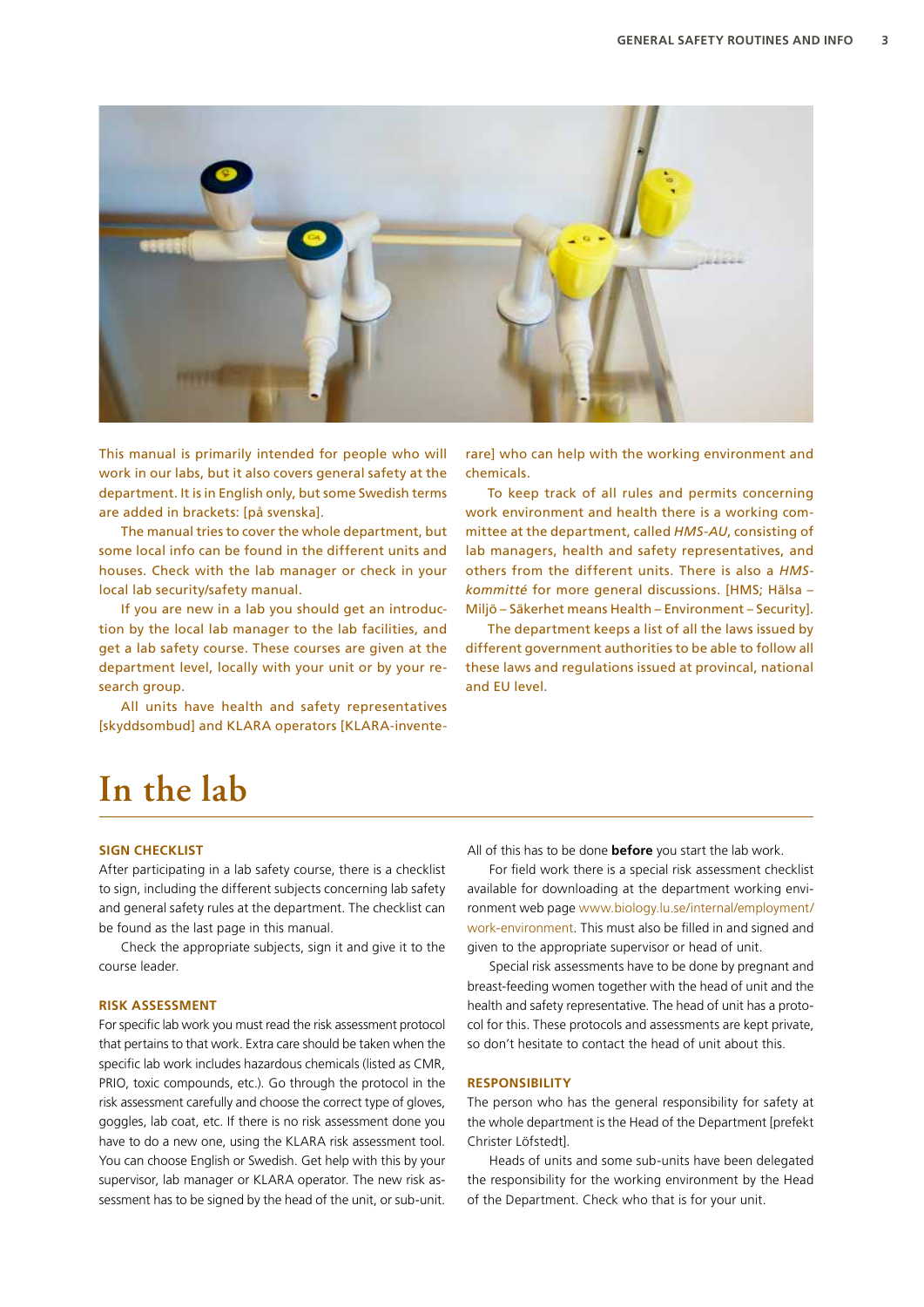Your health and safety representative can also help if there are problems with the lab safety or working environment. In the end of this manual there is a list of more functions at the department, like persons responsible for ionized radiation, KLARA database administration, etc.

#### **PERSON RESPONSIBLE FOR THE LAB**

Every lab, climate chamber, freezer room, etc. should have a responsible person. The name + telephone number should be posted at the door. Lab managers can have responsibility over several labs, but their name needs to be posted on each door. This person is responsible for function of the equipment in the lab, that waste is handled correctly and that fume hoods, etc., work as they should. If equipment breaks that person contacts a service technician or the building supervisor [husintendent]. The users of the lab should always contact the manager of the lab if something is malfunctioning.

If there is anything that can cause danger, also contact the head of unit and the health and safety representative – if necessary put up a sign to inform about the danger, like; FAULTY EQUIPMENT – DO NOT USE!

#### **INSURANCE**

All persons that are either registered students, registered postdocs, employees at Lund University or professor emeriti are fully insured at work by *Kammarkollegiet* (The Legal, Financial and Administrative Services Agency, the oldest public agency in Sweden, from 1539!). The insurance is called SPS, *special personal protection* [särskilt personskadeskydd]. Also unemployed persons, not registred in Lucat etc., are insured, as long as they have a Swedish *personal identity number* [personnummer] and have an approval by a supervisor or head of unit to be at our workplace. If you are newly arrived from abroad and are waiting for your personal identity number you are instead automatically covered by another insurance, called *GIF*, until you have received your personal identity number.

If you are planning a business trip outside EU you should bring a special insurance certificate from Kammarkollegiet. Ask an administrator to issue one for you. The trip must be booked via Egencia – our contractual partner for travel.

#### **MEDICAL EXAMINATION**

For the following work you might need to make routine medical examinations to ensure that you are not exposed above a certain limit: Contact your head of unit for discussion and then the Occupational Health Service if you plan to work with synthetic organic fibres, asbestos, lead, cadmium or quarts. Also if the person plans to use thermosetting polymers (i.e., embedding resins like Araldit), epoxiplastic components, formaldehyde resins, metacrylate, acrylates and some others (see details in AFS 2014:43 page 23). Check also certain types of filaments for 3D-printers. Some work above requires a pulmonary examination [lungröntgen].

At our department we normally don't have heavy noise or vibrations, which also are included in the list of medical checks. Diving is also included in the list of medical checks.

If you work with animals, like mammals, birds and insects

and if you have an allergy or other problems you should also contact the Occupational Health Service. The same applies to working with biological agents.

**Observe:** All the work listed above requires a registration at the unit; your name, what type of work, what type of organism, etc.

If you work with chemicals in the risk category "H" you also have to do a medical check, to make sure you do not exceed the exposure limit [hygieniska gränsvärdet] for this chemical.

The levels have to be measured and written into the Klara risk assessment protocol. In case you exceed the exposure limit despite safety equipment, which is rarely the case, a medical exam is mandatory, otherwise it is not. Contact the Occupational Health Service to get an appointment. If you exceed the limit it is very serious and you should rethink about performing this work at all.

CMR chemicals also have special regulations, see details under the chapter Chemicals.

#### **ALLERGIES**

People who are allergic to certain chemicals (mammal fur, animal faeces, butterfly scales, etc.), should make sure that the right kind of safety equipment is accessible. Concerning work with insects there is a special manual for this available on the department working environment web page, see *insect handling*. It also includes safety regarding stings by bees, wasps and bumblebees. The Occupational Health Service [Företagshälsovården] can help with allergy investigations.

### **ACCIDENTS & INCIDENTS**

Telephone numbers and other info concerning alarms, poisoning, police, etc., is posted on bulletin boards and at the *first aid* stations. See more in the end of this manual.

All accidents that have led to, or incidents that could have led to, an accident have to be reported by law. Contact both the head of the unit/sub-unit and the health and safety representative. The head of unit has access to all info and all forms regarding this on the HR webpages. It is important to report an accident within 24 hours.

First aid kits for minor injuries are available on green boards in the corridor or in the labs, or in "Red cross" boxes.

Heart starters (defibrillators) are placed in the entrance of Biology Building B and in the entrance of the Ecology Building.

#### **FIRE ALARMS AND FIRE-FIGHTING EQUIPMENT**

Read the nearest sign showing emergency exits, escape routes and fire-fighting equipment. The signs are situated in the main corridors. Fire-fighting equipment (extinguishers, blankets, water hoses, showers) are marked with red signs in the corridors. Emergency exits have signs showing which direction to take.

In the case of a fire which can't be extinguished easily with fire-fighting equipment, press the alarm button for automatic connection to the fire brigade, or call (0)112.

You must leave the building at once should the alarm go off. Go to your *assembly point* [återsamlingsplats], which is also marked on the escape route signs. Don't use elevators and don't walk into smoke-filled areas.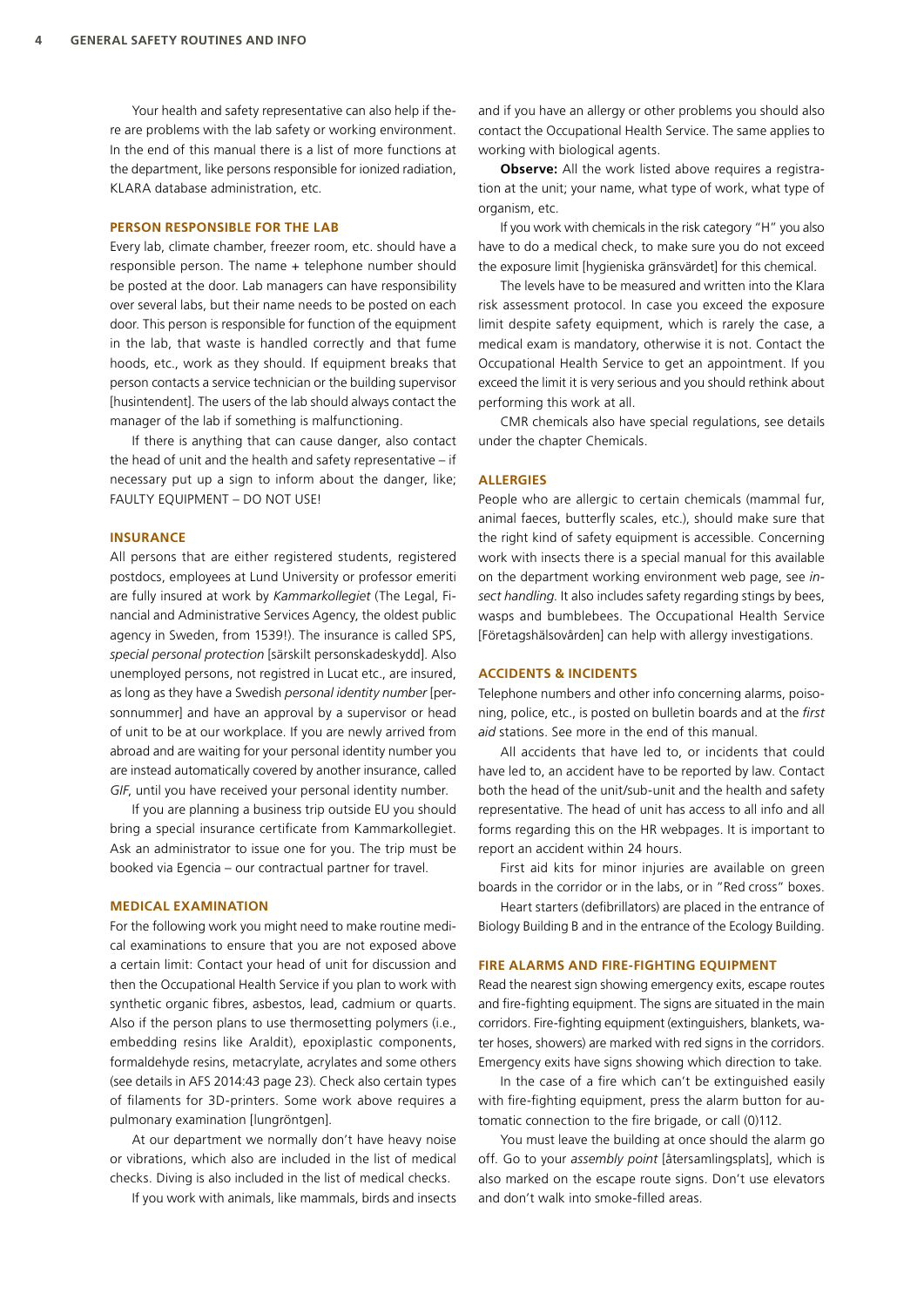There are emergency showers and eye showers in the corridors and in some of the labs if clothes take fire or you get chemical splashes into your eyes.

If you get chemicals into the eyes; first wash for a long time using the eye shower. Then use a small wash bottle that are placed in the labs or mounted on walls in lab corridors while you go to the hospital for check-up. Bring a colleague if possible to help you.

Avoid using things inside labs that can produce smoke, since we have automatic fire alarms with direct contact to the fire brigade.

We don't have sprinklers anywhere.

#### **GENERAL LABORATORY PRACTICE**

- Gloves are designed to protect you (and others) from harmful materials and to prevent contamination/ spreading of contaminants and/or harmful materials. **Do not leave the lab with them on and never touch a door handle with a glove.**
- Different labs have different rules concerning mandatory lab coat – check with the lab manager. Never leave the lab with the lab coat on.
- No eating and drinking in the lab. No handling of snuff.
- Don't use laptops, iPads, smartphones etc. while handling chemicals. Some labs don't permit any of these devices.
- The general rule concerning chemical and hazardous waste is: **no chemicals into the sink**. All chemical, biological or harmful waste goes into the appropriate container for proper waste disposal.
- Keep waste in correct fractions; especially important is separating chlorinated waste from non-chlorinated, sharp waste into yellow buckets, and chemical waste in labelled waste bottles. No harmful, unhygienic or sharp waste in the waste-paper basket! See details about waste in a chapter below.
- Always label preparation vessels clearly with the chemical name, your name and an appropriate warning symbol; see the original bottles with chemicals which pictogram to use.
- Don't prepare a larger volume of a solution than you plan to use.
- When finished preparing chemicals, put them back in correct cabinet, especially solvents and harmful substances.
- Don't store bottles in the fume hoods, exhaust benches or on lab benches, use the designated ventilated cabinets. One or two bottles are OK. Put these bottles on spill trays.
- If you spill liquid chemicals use vermiculite to soak it up and put it in a chemical waste box. Vermiculite is available in boxes in the labs, in containers in the corridors or on special trolleys. Check where your nearest supply is.
- When you are going to wash glassware containing chemicals, use a small amount of water first for rinsing and pour this in an appropriate waste bottle for chemical waste. In this way you don't pollute the sewage unnecessarily. Remove tape and text from the glassware before putting it into the dishwasher.
- If you are going to use an instrument or a machine that you are not familiar with you must get an introduction by the person in charge of the instrument or machine. Several research groups have a form to fill in and sign before you can become a user.
- Keep the working areas in the lab as free as possible from equipment and chemicals that are not in use. Don't store a lot of consumables in the lab, use a storage room instead. The corridors outside labs are in most cases evacuation routes and must not be filled with tables, chairs, empty styrofoam boxes, cardboard boxes and other things that can help a fire to spread.
- If you are unsure about anything in the  $\text{lab} \text{ask}$  for help or instructions.

# **PERSONAL PROTECTION**

The risk assessment states which type of gloves you should use in different types of lab work. There are also good overviews in lab catalogues from companies like VWR or Fisher. Standard disposable vinyl gloves, disposable nitrile gloves and thick long rubber gloves for acids should be available, as well as heat protective gloves beside ovens and cryo gloves beside low temperature freezers.

Avoid powdered gloves and latex gloves if possible, since these can cause allergy.

Lab coats and safety goggles must be available for lab staff, and also instructions where to put dirty coats for laundry.

Face shields can in some cases be useful if you work with, for example, down-flow benches, UV light or with acids. For work in fume cupboards the glass window is normally enough protection against splashes into your eyes.

**Opened-toe shoes are not allowed in laboratories** as these present unnecessary exposure to hazards.

#### **FUME CUPBOARD**

During work the protective glass should be pulled up at most 30 cm. The proper working position is often marked with a label on the right side of the glass. Do not pull it up completely – then the ventilation will not work properly. After your work is finished, pull the door down completely, there's still some ventilation.

Electric equipment in the fume cupboard must be connected to the sockets on the front, especially if flammable compounds are used in the fume cupboard. The outlet has a safety device to cut the power if the ventilation stops working.

Do not store chemicals or other material not required for work inside the fume cupboard.

Fume cupboards are especially good for work with volatile compounds or when you want to heat something up.

There is a risk area half a meter around the cupboard at bench level and down to the floor, and about 20 cm above bench level where no electric equipment is permitted (like radio, mobile phone, shaker, centrifuge) unless they are of EX class.

#### **DOWN-FLOW BENCH**

Down-flow benches (also called ventilated benches) are good for work with volatile and non-volatiles but should not be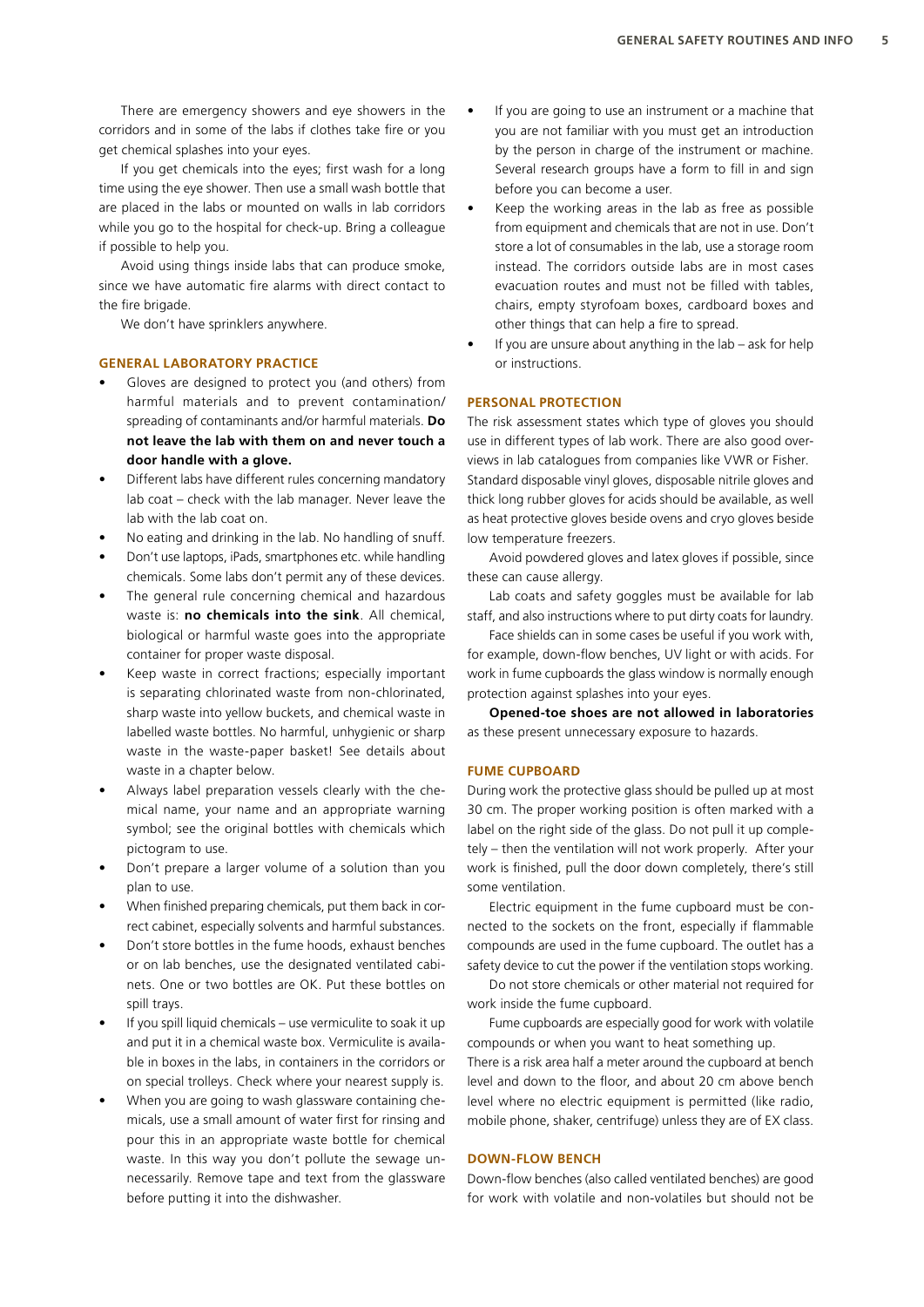used for work at temperatures above 50 °C. Try to work close to the perforated surface and don't cover the surface more than 30%.

Start the ventilation with the switch and don't forget to turn it off when you have finished working. The new type of control display shows the exhaust speed and has a green light for bench on and a red light for bench off. But even in the off mode the bench has some ventilation.

If the ventilated bench is equipped with a plexiglas safety hood the hazardous substances can be placed higher than 15-20 cm from the perforated surface and slightly more of the surface can be covered.

#### **LOCAL EXTRACTOR**

Some work with hazardous substances cannot be done in fume cupboard or on downflow benches (e.g., microscope work and weighing), in which case you should use a local extractor (also called spot ventilation). The switch is located on the pipe. Switch off when you are done to save energy. You should adjust the local extractor very close to your object, the maximum distance is the pipe diameter.

#### **UV LIGHT**

Use UV filter safety glasses with correct wavelength filter while working with ultraviolet light. There should be a pair of glasses at each UV light workstation of the correct type. Be aware also of the risk of skin exposure and use protection (lab coat and gloves).

Biohazard cabinets in which the UV light tube is removed should cover the UV light button so it is clear that there is no UV light connected in this cabinet, and no UV light protection gear is needed.

#### **HEATER WITH OIL**

Should be heated up to maximum 20 °C under the flash point for the oil. Mark the flash point on the heater.

#### **RADIOACTIVE MATERIAL (IONIZED RADIATION).**

If you plan to work with ionized radiation (with radionuclides like 14-C or 3-H or an instrument with a radioactive source) you should attend the radiation safety course given every semester by the University radiophysicist Hanna Holstein.

Department of Biology has a contact person who can help with course info and practical things and also holds the local permit for work with ionized radiation: Erling Jirle.

In 2017 all radionuclides and ionized radiation sources will be registered in the KLARA database instead of the old radiation safety register [Strålskyddsregistret]. If you plan to buy a machine with a radioactive source you should contact Erling Jirle beforehand.

There are *isotope labs* in the different buildings that have specific introductions, like in Biology Building A for example, where you should contact Marita Cohn if you are going to work in their isotope lab, and Elisabeth Barane about registration of new radionuclides and waste collection. In house C contact Camilla Björklöv. In Ecology building there are several labs on second floor [Plan 2], where Johannes Rousk is in

charge (Microbiological Ecology) and another one where Erling Jirle is in charge. At ground floor [Plan 1] Emma Kritzberg is in charge for the lab. Concerning radioactive waste in Ecology Building contact Johannes Rousk, Marie Svensson or Erling Jirle.

#### **SCINTILLATION**

For running scintillation contact the person in charge of the scintillator (in Biology Building A Marita Cohn and in Ecology Building Johannes Rousk). Scintillation waste is usually categorized as chemical waste, not radioactive, but with its own labels: [*Kemiskt avfall*. *Vätskescintillationslösning*]. Check the activity concentration to be sure it is less than stated on the label (<100 Bq/ml for 3-H and 14-C or alternatively <10 Bq/ ml for other compounds, and emitting no alpha-radiation).

#### **LASER**

Class 4 lasers with open beam are not allowed to use without a dispensation from the Swedish Work Environment Authority [Arbetsmiljöverket]. The department contact person for ionized radiation & laser; Erling Jirle, can help with this.

For totally enclosed beams no dispensation is necessary. But protective glasses with correct class for specified wavelengths should always be available at all stronger laser sources. Also be careful with weak sources, like laser pointers, when you use them.

#### **GMO (GENETICALLY MODIFIED ORGANISMS)**

There are several types of these, covering plants, animals and microorganisms.

Biology house A has a permit for working with genetically modified plants [GMV]. Contact: Chatarina Mattsson.

Research groups in Biology Building C and Ecology Building plan to apply for work with GMO insects.

#### **GMM (Genetically Modified Microorganisms)**

The different houses have general permissions to perform GMM work, class F. GMM refers to all micro-organisms and cell cultures which have been genetically modified in an unnatural manner. Class F means negligible risk (no viral vectors). Check with the persons responsible for this in the different labs about precautions and waste handling, like treating with Virkon, autoclaving and waste collection. There are also risk assessments to read.

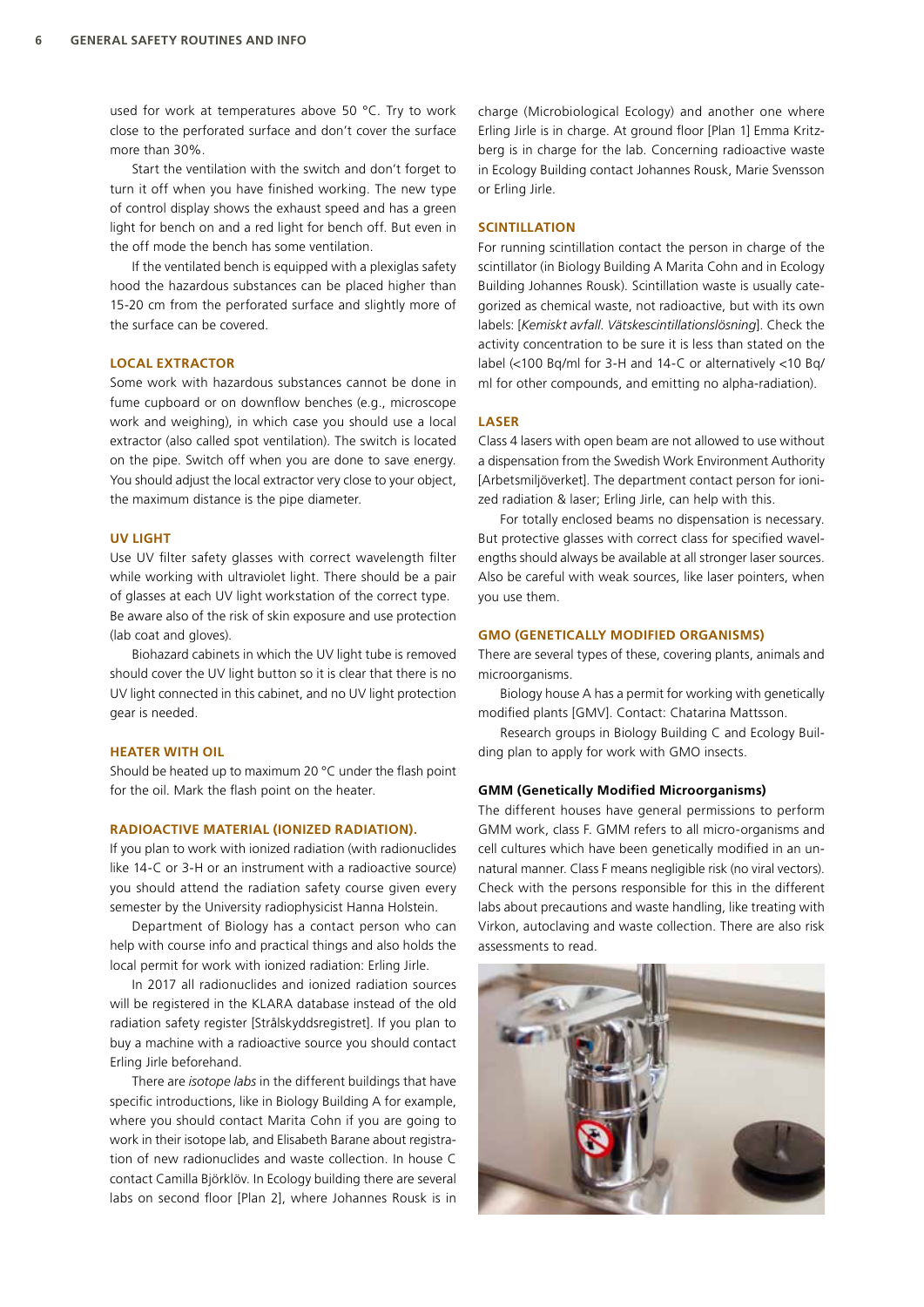# **Chemicals**

## **VENTILATED CUPBOARD**

Solvents and chemicals in fluid form in the lab should be stored in ventilated cupboards. Keep flammable solvents away from toxic substances and also separate acids from bases. For long-time storage it is best to keep the chemicals in our special chemicals storage rooms, acids rooms and solvents rooms which have extra strong ventilation.

### **TOXIC SUBSTANCES**

Chemicals that are classified as toxic (marked with a scull) must be stored locked up! The best way is to use a separate locked cabinet for this. A toxic substance that needs to be kept in fridge or freezer is a problem. At least keep it on a separate, well-marked shelf. The fridge or freezer must be locked. A chemical that is both flammable and toxic, like methanol, should be handled mainly as flammable, i.e. locked up in a cabinet for flammables, preferably on its own, labelled shelf.

#### **FLAMMABLE SOLVENTS IN THE LAB**

A maximum of two liters of flammable solvents, like ethanol and acetone in spray bottles, should be kept on lab benches. Avoid storage in fumehoods and on ventilated benches, since this can result in poorer safety, use the ventilated cabinets as mentioned above.

Exhaust benches, fumehoods, point sources and other areas where work with flammable goods is done have a risk area around them where no electric equipment that is not of EX class is allowed; the risk area is 0.5m around the work area and 0.2m above, and down to the floor. So avoid vortexers, shaking machines, radios, smartphones, etc., within this perimeter.

# **WHAT TO THINK ABOUT BEFORE ORDERING CHEMICALS – OR START WORKING WITH THEM**

In labs where chemicals are handled or stored there is generally a list of compounds on the door to cabinets, fridges or freezers. There are also different types of local databases, check with the Lab Manager if you don't find a chemical you are looking for. If you need a new chemical for your lab there are a number of things to think about before you order, or ask the person ordering chemicals for you:

- In case you only need a small amount of a compound, check in the KLARA database if it is already available at the department, and contact the lab in question if you could get some. Saves government money.
- When you have purchased a new compound from a company, contact your local KLARA-operative to get it registered in KLARA, including all info like brand, amount, CAS number, and where it will be stored.
- Compounds listed as carcinogenic, narcotics, ozone degrading, containing mercury, CMR, etc., need special permit, dispensation, or are totally forbidden to purchase. The categories mentioned above are visible in KLARA and show up during KLARA registration, so it is a good idea to check there before ordering odd chemicals you

are not familiar with. Check with Lab Managers how to proceed with this; like getting help with applications for permit or dispensation. Several of them result in heavy fines if they are found at an inspection without a permit. Here are the categories to keep in mind:

**Group A carcinogenic:** Forbidden to handle at all. Examples: benzidin, 1,1-dichlordimethyl ether

**Group B carcinogenic:** Needs a permit from Arbetsmiljöverket. Examples: diazomethane, O-dianisidine, dimethyl sulphate, hydrazine. (The list can be found on page 30 in AFS 2014:43 at www.av.se). Contact LU Byggnad for forms and help with this. The fine is 100 000 SEK for B-compounds without permit!

**Narcotics precursors:** Need permit from the Medical Products Agency [Läkemedelsverket] if they belong to cat. 1. The other categories don't need permit (cat. 2A only if >100 litres). The list can be found here: [lakemedelsverket.se/](http://lakemedelsverket.se/malgrupp/Foretag/Narkotikakemikalier/) [malgrupp/Foretag/Narkotikakemikalier/](http://lakemedelsverket.se/malgrupp/Foretag/Narkotikakemikalier/)

**Narcotics:** Permit is not needed, but has to be registered in a separate list and send to LU Byggnad. The list of compounds can be found on LVFS 2011:10 at [www.lakemedelsverket.se](http://www.lakemedelsverket.se)

**Ozone degrading compounds:** should be phased out. They are eight: carbon tetrachloride, 1,1,1-trichloretane, methyl bromide and fluorinated compounds like CFC, HBFC, HCFC and halons.

**Mercury:** Forbidden since 1 Jan 2014, but dispensation can be applied for. Examples: mercury salts, thermometers containing mercury.

**CMR chemicals** (**c**arcinogenic, **m**utagenic or toxic for **r**eproduction) are chemicals with hazard phrases H350, H340, H360 or R45, R46, R49, R60, R6 and have special regulations:

- 1. Try to substitute the chemical with something less hazardous. Document this investigation.
- 2. If not possible, make a detailed risk assessment in KLA-RA. Then based on the risk assessment write a handling document in order to minimize risk for exposure. The handling document must contain details on where the chemical is used, stored and security measures undertaken, including which protective equipment is used.
- 3. Register the persons handling the chemicals and keep the records for 40 years.

**Thermosetting polymers (or plastics):** Theoretical and practical training concerning risks and protective measures has to be performed before work can start. Risk phrases involved are H137 and H334.

### **KLARA DATABASE**

This is a national database of chemicals used in hospitals and universities in Sweden. No private companies are included. It contains a lot of info on over 20,000 chemicals. Each unit at our department has operators responsible for making inventories of chemicals in KLARA.

The chemicals can be searched both in English and Swedish. If your unit or research group use labels with barcodes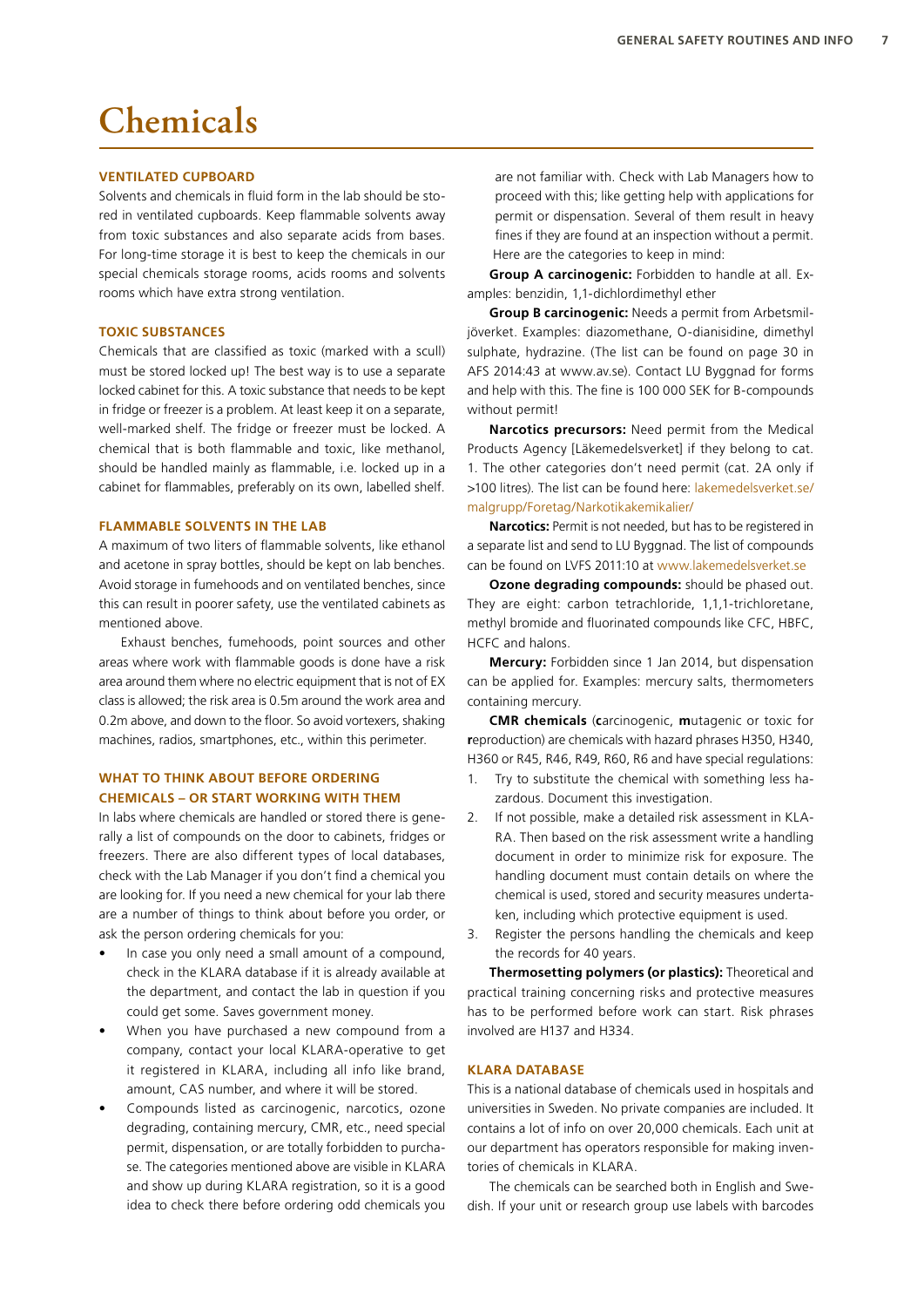for keeping track of the chemicals, ask for instructions about this, like how to use the scanner.

You log in with your CAS ID and then you can go further with more passwords (ask your KLARA-operator) to see where chemicals are stored, general info about the chemical like if it is listed in any of the list above, or doing risk assessment. Contact the department KLARA administrator, Erling Jirle, if there are general problems with KLARA.

# **MATERIAL SAFETY DATA SHEETS (MSDS) [SÄKERHETSDATABLAD]**

The data sheets for chemicals should be kept in a folder in the lab or storage area where it is easy accessible to look up the risks with the particular chemical (flammable, allergenic, carcinogenic, toxic, first aid measures and disposal considerations). The person who orders the chemical is responsible for posting the safety sheet at the right place. Sometimes the sheet is only available on websites, and then you should find and print out all important information. If the safety sheet is in Swedish, instruct non-Swedish speakers working with it

about risks. In the KLARA database all chemicals have links to MSDSs from different companies to be downloaded.

# **GAS**

Only people with special knowledge are allowed to move or change gas cylinders.

Check the main valve, the gasket, the threading and make a tight connection when changing the reduction valve between cylinders. Cylinders must not be transported with the reduction valve mounted. Cylinders must be mounted securely with a chain at all times.

Gas pipes for gases have to be pressure controlled once a year.

Flammable gas is allowed to be stored only in an EX-class gas room.

Small cylinders or so-called lecture bottles (max. 5 litres) can be handled in the lab but should be returned to the storage area immediately after use.

In the Biology Building some labs have carbon dioxide outlets. Close them carefully when you are finished with using them.

# **Waste disposal**

In order to keep this manual short, it will not explain waste disposal in great detail. There is a very detailed handbook concerning all type of waste disposal and treatment to download from LU Byggnad, called *Avfallshandboken*, unfortunately it is only in Swedish as of now (2016), but an English version is planned to be available in February 2017. Meanwhile, below is info in English:

### **HAZARDOUS WASTE [FARLIGT AVFALL] CHEMICAL WASTE [Kemiskt avfall]**

Separate waste into the categories below in separate waste bottles.

You can use mixtures within categories, but if you have a lot of one compound, keep it as it is separated and label it with a waste label.

It is very important that you label what type of waste it is. Do not write on the original label on the bottles directly with a marker. Use special labels ["Laboratorieavfall / Chemical waste"] that should be available in the laboratories or if not available cover the old label with white paper and write with a marker pen, so there are no mistakes about what's in the bottle. The label must tell solvent, content, your name, unit, telephone number, and date. This is useful when later filling in the form for removal of waste by Sysav.

Waste labels, forms for removal of chemical waste and of hazardous waste (sharp/pointed/biological waste) can be found on this page: [www.staff.lu.se/support-and-tools/](http://www.staff.lu.se/support-and-tools/premises-and-parking/waste-hazardous-waste-and-recycling) [premises-and-parking/waste-hazardous-waste-and-recycling](http://www.staff.lu.se/support-and-tools/premises-and-parking/waste-hazardous-waste-and-recycling) click "Se sidan på svenska" to get to the Swedish page, including *Avfallshandboken*.

Categories for waste bottles:

- Non-chlorinated solvents (e.g., hexane)
- Chlorinated solvents (e.g., methylene chloride, chloroform)
- Organic compounds (e.g., pump oil)
- Larger quantities of alcohol, acetone etc.
- Acids
- **Bases**
- Old pharmaceuticals (e.g., antibiotics)
- Liquid scintillation bottles (with< 10 Bq/ml or < 100 Bq/ ml for 3H or 14C)
- Mercury thermometers, and other equipment that contains mercury.
- Other heavy metals, like lead.
- Other chemicals
- Other environmentally hazardous compounds

Chemical waste should be put in special thick black plastic bags in special unmarked brown boxes with packing material (vermiculite). Do not close the bag or box with tape (this is done by Sysav after inspection). You can also ask for help with packing directly in the lab when you order pickup of waste. Check the box for this on the waste removal form. Observe that the waste box should not be heavier than 13 kg (55 lit. box) or 8 kg (25 lit. box).

Empty waste bottles in three sizes are available in the solvent storage room in the basement of Ecology Building, and also big bags with vermiculite, yellow containers with red lids for sharp waste [kanylburkar] and of course cardboard boxes of brown and white types, and plastic bags for packing. Some of this material is also available in the chemicals storage room in Biology building A and elsewhere.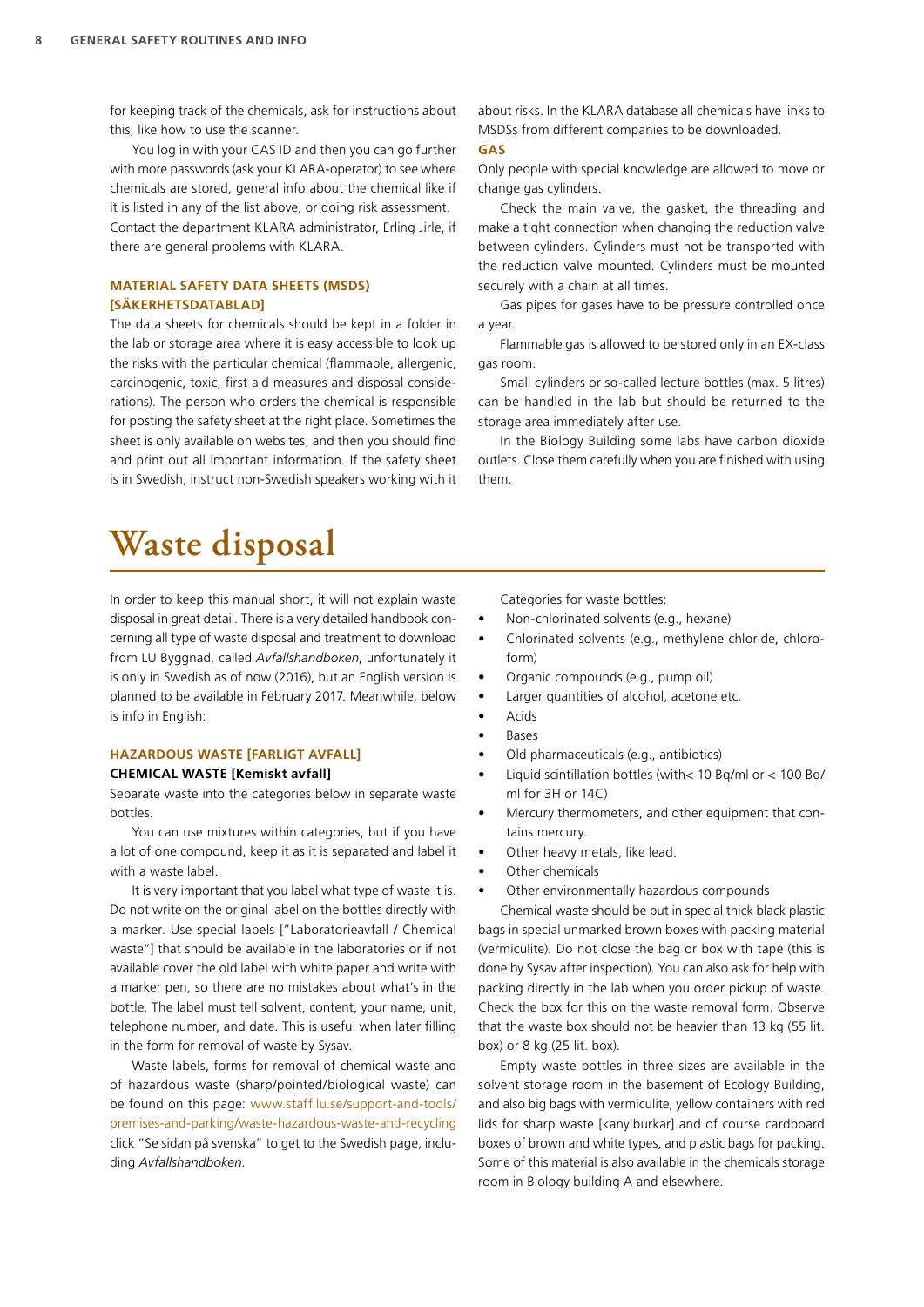For removal of waste, filled boxes with forms attached [Hämtningsblankett] can be stored in special rooms in the Wind Tunnel Building, Biology House A and Biology House C.

Don't forget to notify the KLARA operative that you are sending away chemicals, so the database can be updated. The units have different routines how to handle this – if there are barcode labels for example, get instructions how to do with these.

Finally, a warning: If you find an old bottle with picric acid, perchloric acid or ether which should be send away as waste – don't move it, but contact Sysav! Then they will come and pick it up directly at the site with full precautions, like diluting with glacial acetic acid to make it non-explosive!

#### **BIOLOGICAL WASTE [Biologiskt avfall]**

Dead reasearch animals or parts of animals are shipped away in the same brown boxes as chemical waste, but with blue (55 lit.) or red (25 lit.) bags inside. Close with special tape marked *Biologiskt avfal*l and also write with a marker on the side of the box; *Biologiskt avfall*. Fill in the same form as for infectious waste below and put the box in a freezer while waiting for pickup by Sysav.

#### **INFECTIOUS WASTE [smittförande avfall]**

Must not contain chemical waste.

There are the following categories (mark with respective tape) [Swedish in brackets]

- Sharp (broken glass, syringes, pipette tips etc.) =[SKÄ-RANDE/STICKANDE]
- Infectious or contaminated/sharp = [SMITTFÖRANDE or SMITT/SKÄR/STICKANDE]

Put in special white waste boxes marked with the text "skärande/stickande/smittförande". The big 55 liter boxes should have a blue bag inside, and weight maximum 13 kg. The smaller boxes, 25 liters, should have a red bag inside, maximum weight 8 kg. Fill in the form "Item declaration form for infectious waste" (valid for *all* hazardous waste, including biological) put it on the box and send an email to Sysav.

The form can be downloaded from this page, here you also find the email address: [www.staff.lu.se/support-and-](http://www.staff.lu.se/support-and-tools/premises-and-parking/waste-hazardous-waste-and-recycling)

## [tools/premises-and-parking/waste-hazardous-waste-and](http://www.staff.lu.se/support-and-tools/premises-and-parking/waste-hazardous-waste-and-recycling)[recycling](http://www.staff.lu.se/support-and-tools/premises-and-parking/waste-hazardous-waste-and-recycling)

# **OTHER HAZARDOUS WASTE:**

Low radioactive waste Small batteries Light tubes, low energy bulbs Electronics etc.

Read more in the waste management handbook that will be available in Feb 2017 or in the Swedish version; *Avfallshandboken*.

#### **HARMLESS WASTE [SIGNS IN SWEDISH]**

- Clear soda glass (dry and clean), place in container marked [KLARGLAS]. Must not contain chemicals! (Observe; Lab glassware often has higher melting point (brands like Schott, Duran, VWR), they must not be thrown away as clear glass but as combustible waste in the big green containers outside).
- Coloured glass (dry and clean), place in the glass-container marked [FÄRGAT GLAS]. No lab glass!
- Metal is placed in corresponding container. [METALL]
- Plastics (e.g. plastic containers without hazardous compounds), place in corresponding container [PLASTFÖR-PACKNINGAR]
- Paper (writing material), place in normal green paper containers in the hallways.*Observe:* No envelopes, printer paper wrapping, books, plastic etc. mixed with the paper, throw this other stuff in a normal waste bucket.
- Corrugated cardboard boxes, place in a special big container outside [KARTONGAVFALL/WELLPAPP]
- Bulky things like fridges, furniture etc. are placed beside the big green containers for combustible garbage outdoors.
- Bins for sorting food and residual waste like plastic shall also be located in or close to your lunchroom.

There are also bins for bulbs, batteries, toners and electronic waste. Ask where these are located.

|                                                                                                      | 1/2<br>Hanteras stående<br>Farligt avfall/Farligt gods                           |  |
|------------------------------------------------------------------------------------------------------|----------------------------------------------------------------------------------|--|
| Smittforande/skärande/stickande avfall<br>sinficande anno<br>Albumen<br>Smittförande avtall<br>седан | UN<br><b>UN</b><br>UN.<br><b>UN</b><br>UN:<br>UN.<br><b>ORD THOUGH HIM 12 PM</b> |  |
| <b>P. D. S. T.</b>                                                                                   |                                                                                  |  |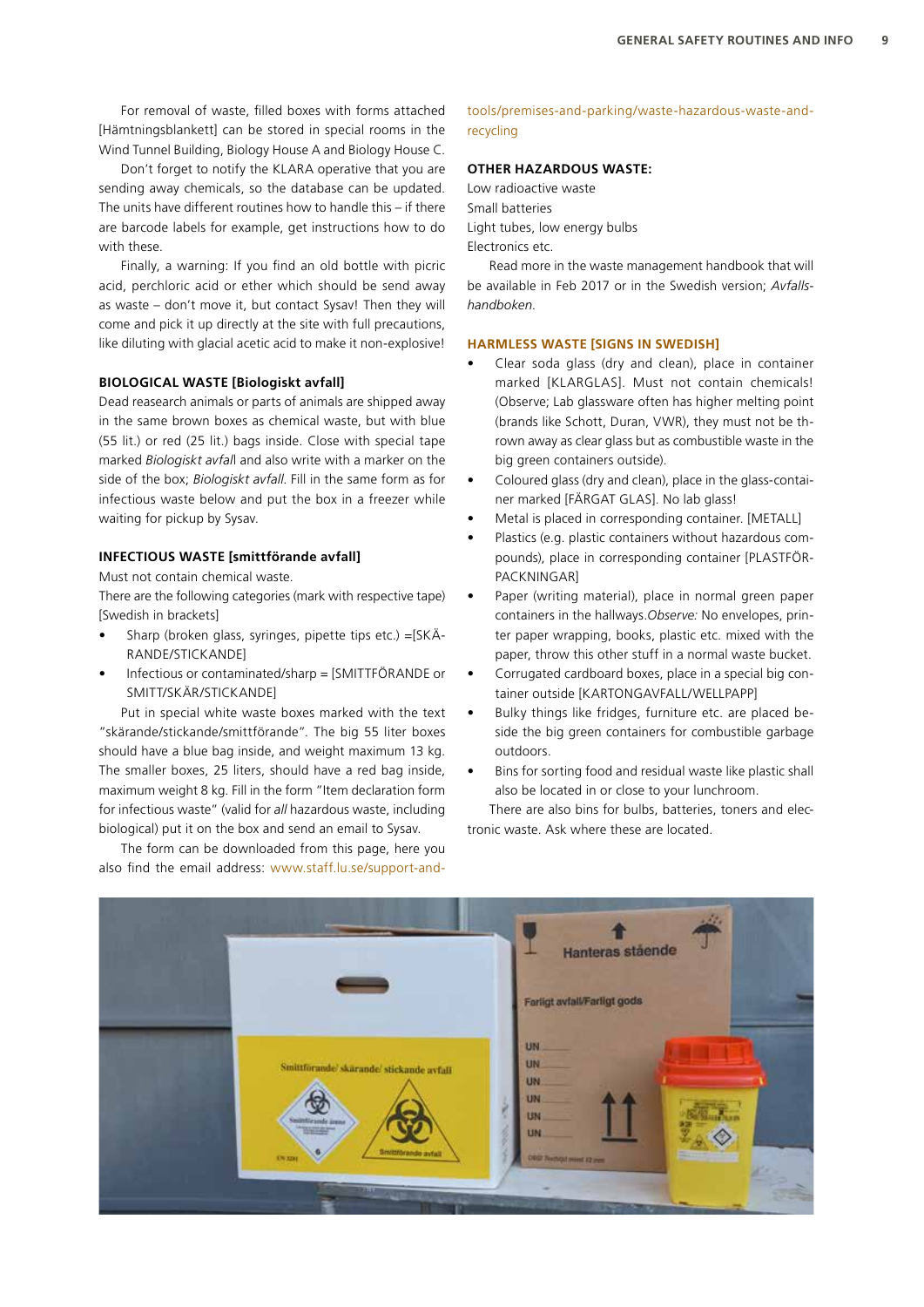# **More information**

#### **GLASSES FOR COMPUTER WORK**

Lund University is legally obliged to provide glasses for computer work for employees who spend more than an hour a day working with a computer screen and where normal glasses are not sufficient.

Fill in a form and give to the Head of unit, all info can be found here: [www.staff.lu.se/employment/work-environment](http://www.staff.lu.se/employment/work-environment-and-health/glasses-for-computer-work)[and-health/glasses-for-computer-work](http://www.staff.lu.se/employment/work-environment-and-health/glasses-for-computer-work)

#### **WORKING AT THE COMPUTER**

Arrange your workplace with good light, correct adjustment of chair and desk. Vary your sitting position during the day, do some exercises now and then.

Avoid using a small screen for prolonged work, try to get a large external high-resolution screen to dock a laptop, and don't put it facing the window as there is too much contrast.

# **Notes**

#### **WORKSHOP**

**––––––––––––––––––––––––––––––––––––––––––––––––––––––––––––––––––––––––––––––––––––––––––––––––––––––––––**

**––––––––––––––––––––––––––––––––––––––––––––––––––––––––––––––––––––––––––––––––––––––––––––––––––––––––––**

**––––––––––––––––––––––––––––––––––––––––––––––––––––––––––––––––––––––––––––––––––––––––––––––––––––––––––**

**––––––––––––––––––––––––––––––––––––––––––––––––––––––––––––––––––––––––––––––––––––––––––––––––––––––––––**

**––––––––––––––––––––––––––––––––––––––––––––––––––––––––––––––––––––––––––––––––––––––––––––––––––––––––––**

**––––––––––––––––––––––––––––––––––––––––––––––––––––––––––––––––––––––––––––––––––––––––––––––––––––––––––**

**––––––––––––––––––––––––––––––––––––––––––––––––––––––––––––––––––––––––––––––––––––––––––––––––––––––––––**

**––––––––––––––––––––––––––––––––––––––––––––––––––––––––––––––––––––––––––––––––––––––––––––––––––––––––––**

**––––––––––––––––––––––––––––––––––––––––––––––––––––––––––––––––––––––––––––––––––––––––––––––––––––––––––**

**––––––––––––––––––––––––––––––––––––––––––––––––––––––––––––––––––––––––––––––––––––––––––––––––––––––––––**

**––––––––––––––––––––––––––––––––––––––––––––––––––––––––––––––––––––––––––––––––––––––––––––––––––––––––––**

**––––––––––––––––––––––––––––––––––––––––––––––––––––––––––––––––––––––––––––––––––––––––––––––––––––––––––**

**––––––––––––––––––––––––––––––––––––––––––––––––––––––––––––––––––––––––––––––––––––––––––––––––––––––––––**

Anyone can use the workshop in the basement of the Ecology Building if you are only using hand tools. If machines are going to be used, you have to participate in a workshop course. The building supervisor, Carl Sjökvist, organizes this.

The department workshop is in the basement of Biology Building A, run by Lars & Anders Fredriksson.

#### **COURSES IN FIRE PROTECTION AND CPR**

All employees at the department should every fifth year participate in a course in general fire protection organized by Carl Sjökvist. Information about this as announced on the email list *Anslagstavlan*.

There is also a course in CPR including use of heart starter (defibrillator) [Hjärt-lungrädddning inklusive hjärtstartare], which at least 1 of 15 in the staff at a unit should take. Contact Carl Sjökvist for more info.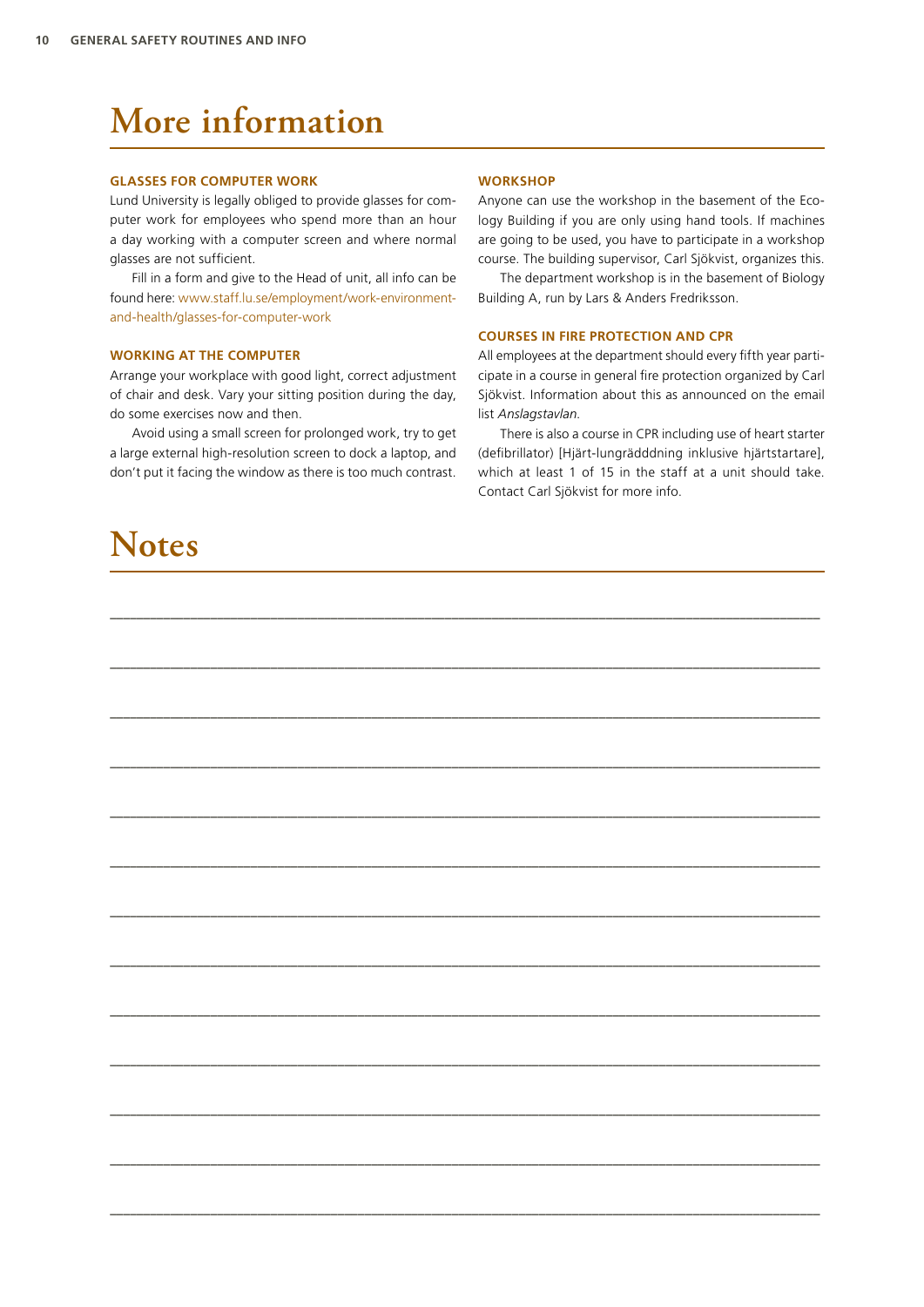# **Checklist and safety review certificate**

# **FILL IN, PRINT OUT AND SIGN THIS PAGE AND GIVE IT TO THE COURSE LEADER, SUPERVISOR OR TO THE HEAD OF YOUR UNIT**

# **IN THE LAB**

- Risk assessment procedures
- $\Box$  Responsibility and insurance
- $\Box$  Medical examination, allergies
- Accidents & incidents
- $\Box$  In case of fire
- General laboratory practice
- $\Box$  Personal protection
- Fume cupboard, downflow bench & local extractor
- UV light, heater with oil
- (If applicable):  $\Box$  Radioactive material
	- $\Box$  Scintillation
	- $\Box$  Laser,
	- $\Box$  GMO

# **CHEMICALS**

- $\Pi$  Ventilated cupboards
- $\Box$  Toxic substances
- $\Box$  Flammable solvents
- $\Box$  Ordering chemicals
- $\Box$  KLARA database
- $\Box$  MSDS
- $\Box$  Gas
- Waste disposal
- $\Box$  Chemical waste
- $\Box$  Hazardous waste
- $\Box$  Harmless waste

# **MORE INFORMATION**

- Glasses for computer work
- $\Box$  Working with computer
- **Norkshop**
- Courses in fire protection and CPR

| The color control decay have been to found at evaluation control of the constantine of the New Saturday of Networks and |  |
|-------------------------------------------------------------------------------------------------------------------------|--|

I hereby certify that I have been informed about security regulations concerning work at the Department of Biology and I undertake to comply with these.

Signature: .............................................................................................................................................................................

Name in block letters: ...........................................................................................................................................................

Reset form